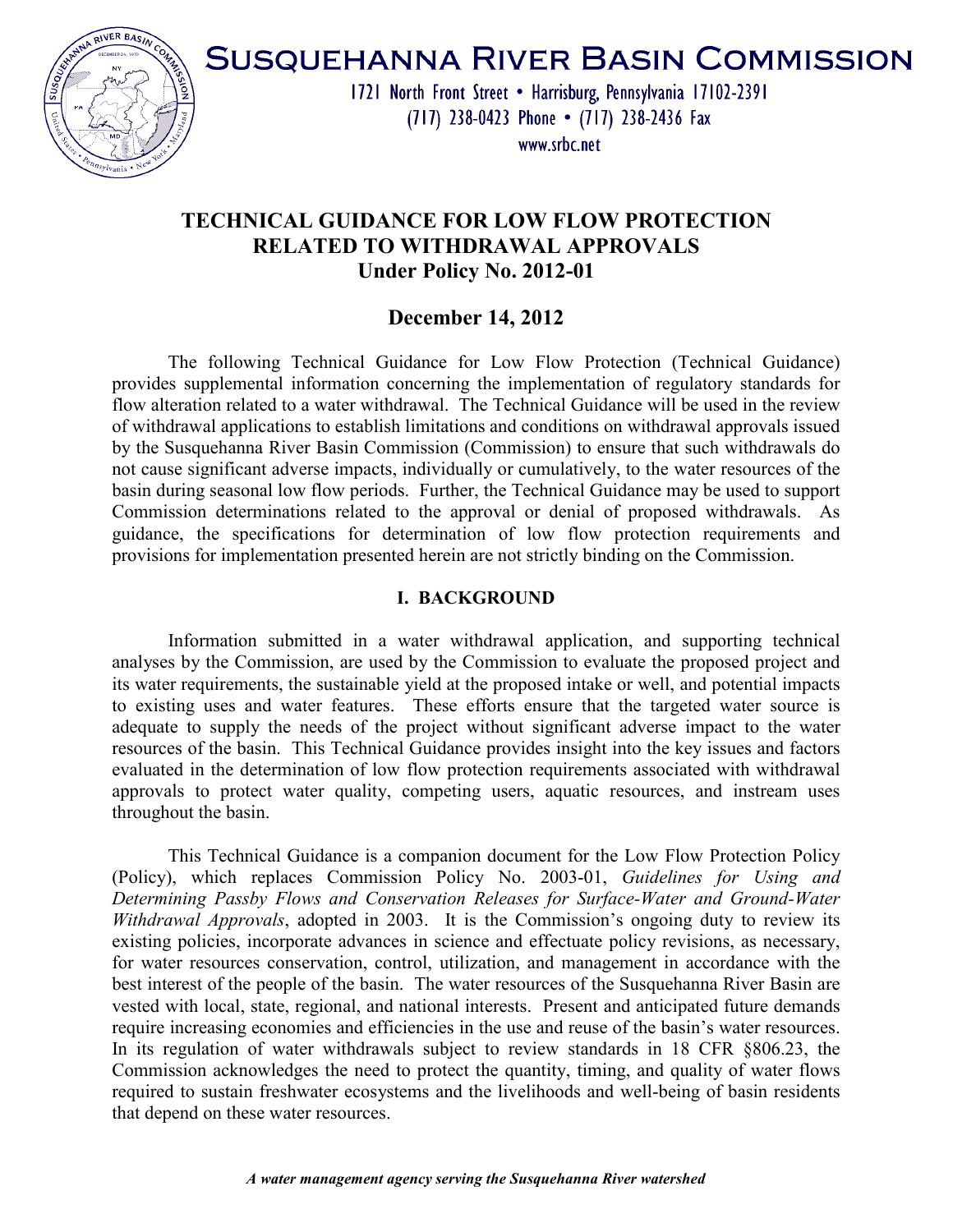As described in the Policy, a study by The Nature Conservancy  $(TNC, 2010<sup>1</sup>)$  of the Susquehanna River and its tributaries<sup>2</sup> and related environmental flow science provides the basic tenets to limit alteration to natural flow regimes and the ecological processes they support. The principal focus of the Policy and Technical Guidance are to require low flow protection in association with approved withdrawals in order to adhere to the low flow component of the ecosystem flow recommendations. The Commission anticipates that, as the evidence for adequate levels of low flow protection and the related science evolves, this Technical Guidance may need to be updated in accordance with adaptive management principles.

Figure 1 illustrates the contrast between a constant annual low flow protection threshold determined under the 2003 guidelines and variable monthly low flow protection thresholds determined under this Technical Guidance. The Technical Guidance provides for low flow protection conditions to be specified on a monthly or seasonal basis, to preserve natural flow variability and accommodate ecological needs, and a uniform classification of the basin's streams and rivers to apply hierarchal levels of low flow protection.



*Figure 1. Constant Annual vs. Variable Monthly Low Flow Protection Thresholds*

 $\overline{a}$ 

<sup>&</sup>lt;sup>1</sup> The Nature Conservancy (TNC). 2010. Ecosystem Flow Recommendations for the Susquehanna River Basin: Report to the Susquehanna River Basin Commission and U.S. Army Corps of Engineers. Harrisburg, Pennsylvania.  $2A$  table listing recommendations from this report is provided as Attachment A.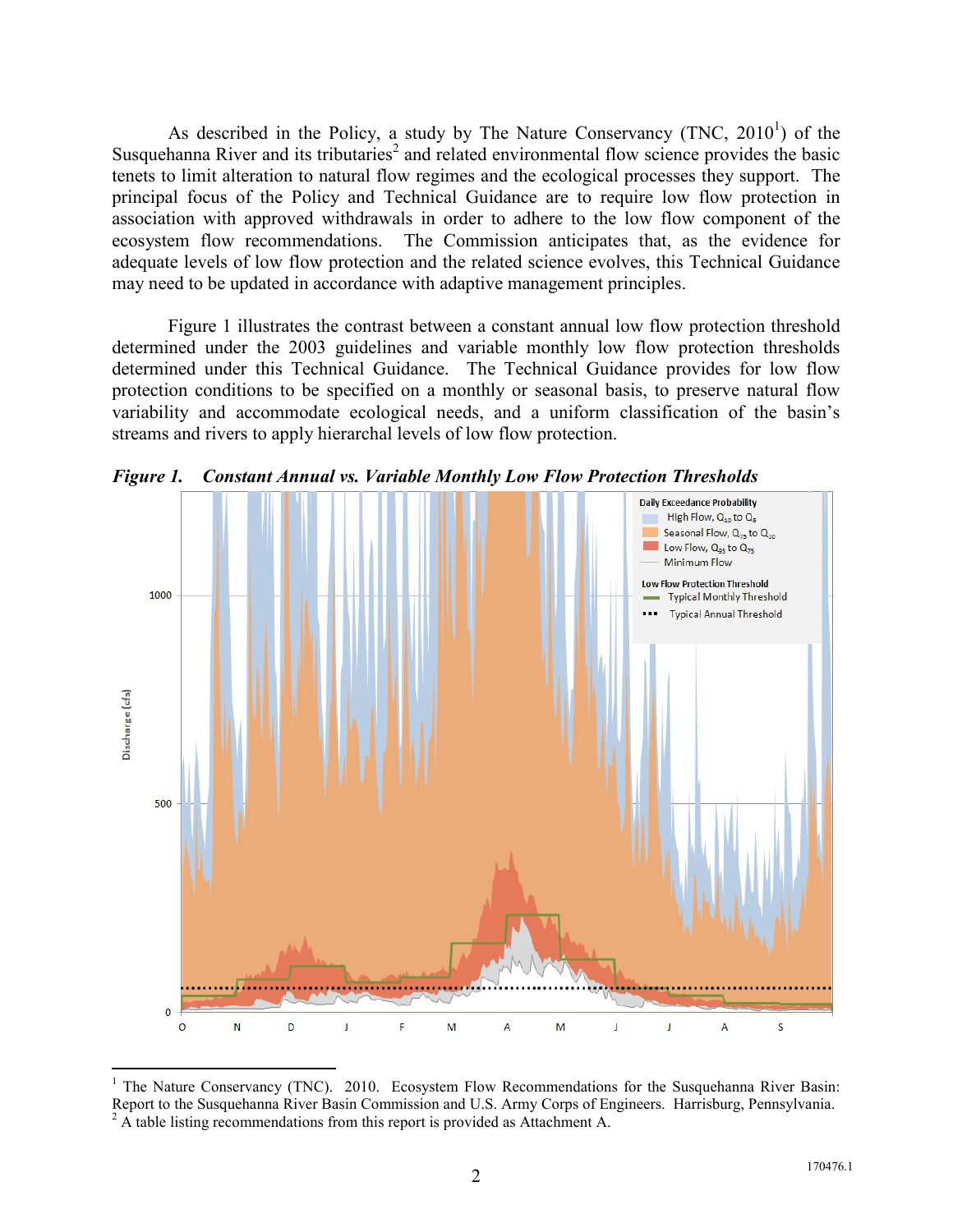The Commission proposes to provide a comprehensive approach to meeting environmental flow protection objectives using passby flows and conservation releases for low flow protection coupled with withdrawal limits to maintain ecological limits of hydrologic alteration.

#### **A. Passby Flows**

 A passby flow is generally defined as a prescribed streamflow at which withdrawals must cease. As such, it represents a minimum "hands-off" flow threshold to limit withdrawal-induced impacts during low flow events. The Commission uses passby flows for defining an operational limit in its approvals of stream withdrawals, essentially making the withdrawal interruptible at a particular flow threshold(s) during periods of low monthly streamflow.

 Passby flows are associated with surface water and groundwater withdrawal approvals under 18 CFR §806.23. Passby flow requirements mandate that, while water is being withdrawn, a specified amount of water must be allowed to pass the point of withdrawal. With respect to groundwater withdrawals, the point of impact is dependent on many factors (i.e., well construction, hydrogeologic setting, geologic structure, etc.) and does not always coincide with the point of withdrawal. For groundwater withdrawals, the location of potential impacts will be evaluated when making passby flow determinations. Passby flow requirements are prescribed in the withdrawal approval and are site specific.

 Surface water withdrawals from small impoundments, intake dams, continuously flowing springs, or other intake structures in streams and rivers may include conditions in the Commission's approval that require passby flows. Groundwater withdrawals that may cause a significant adverse impact to streamflow or other surface water features, such as springs, wetlands, lakes and ponds, may include conditions that require passby flows. Significant adverse impacts to surface water features may be evaluated through project-specific information and testing (well construction, hydrogeologic setting, groundwater availability analysis, packer testing, well construction, constant-rate testing, and other factors as appropriate). Evaluation of test data and site-specific information can often be used to reasonably predict that significant adverse impacts may occur and, therefore, the absence of an observed direct impact by groundwater pumping to a surface water feature during the limited duration constant-rate aquifer testing does not preclude the potential for a passby flow requirement.

#### **B. Conservation Releases**

 Reservoirs and other large impoundments can capture low, seasonal, and high flows and completely alter the natural flow regime of a receiving stream. A conservation release is defined as a prescribed quantity of flow from an impoundment structure that must be continuously maintained downstream of the impoundment for low flow protection. Conservation releases are intended to prevent water quality degradation and adverse lowering of streamflow levels downstream of the impoundment, thereby protecting aquatic resources and other water uses. Conservation releases maintain specified flow requirements from storage, not only during periods of low flow, but throughout the life of the reservoir, including periods when the reservoir is replenishing its storage during refilling.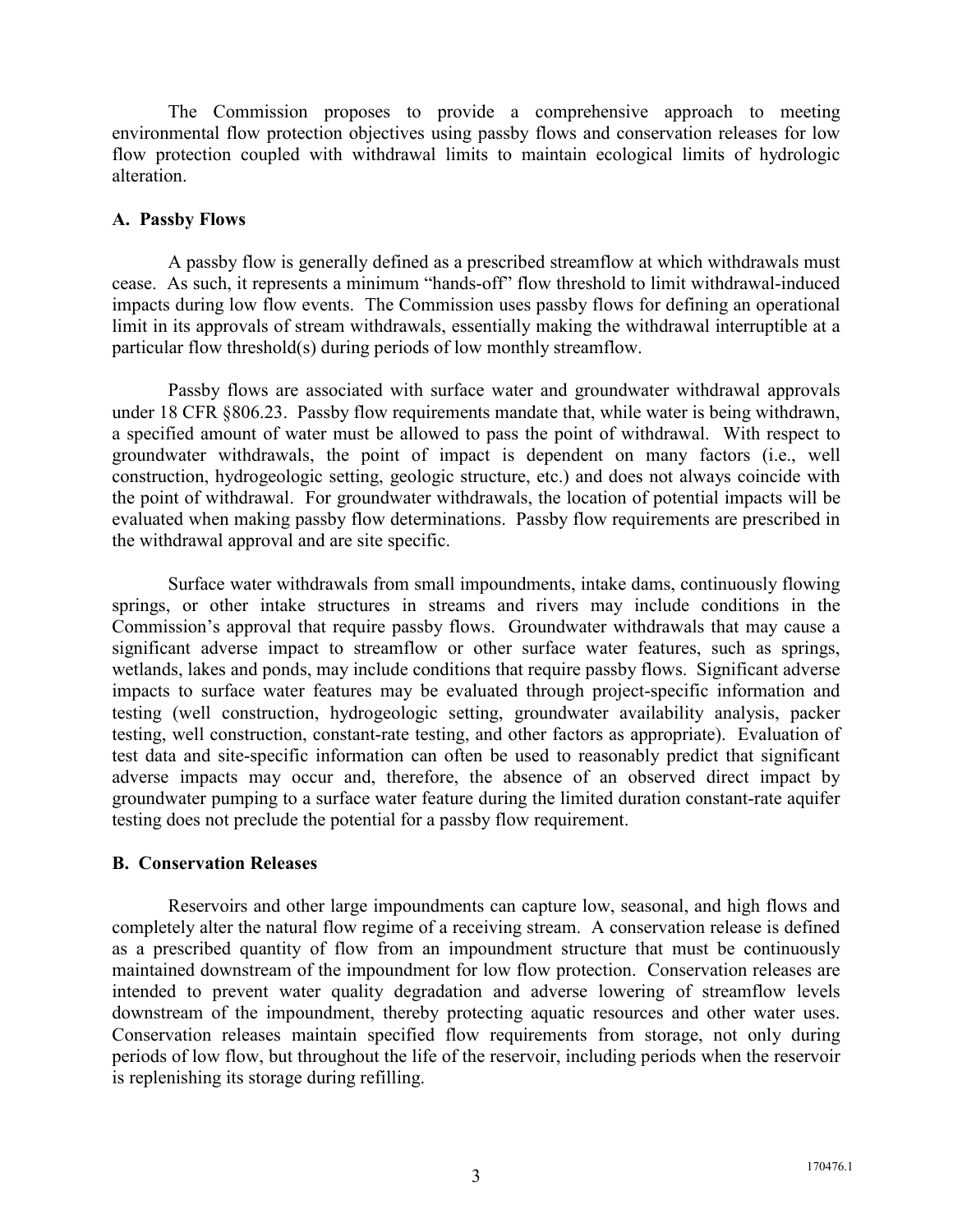Conservation releases required by the Commission are only associated with surface water withdrawal approvals under 18 CFR §806.23 if the surface water withdrawal is being drafted from, or augmented from, a large impoundment. Member state approvals of impoundments intended to be used as water supply sources commonly include permit conditions that require conservation releases. Upon review, the Commission may find these releases to be acceptable as sufficient for low flow protection. Any releases from large impoundments should, at minimum, exceed the 7-day, 10-year low flow (7Q10) threshold for protection of downstream water quality from water withdrawals during drought flows. (The 7Q10 flow has typically been used as a design flow for dilution of effluent discharged from wastewater treatment facilities.) The Commission's "Consumptive Use Mitigation Plan" references the low flow standard contained in its Comprehensive Plan, which states that flows to the Chesapeake Bay should not be diminished below the 1-in-20 monthly average flows in each of the months of August, September, and October. Conservation releases imposed by the Commission will support these flow goals throughout the basin.

 Inflow, storage, outlet infrastructure, and other site-specific constraints may prohibit implementing standard monthly or seasonal low flow protection conditions, described in Section IV, that are to be maintained year-round. Therefore, conservation releases required in an approval related to a withdrawal from a large impoundment should be determined on a case-bycase basis, with the goal of evaluating and balancing downstream needs with available storage and sustainable yield. Recommendations will be developed in coordination with the appropriate resource agencies of the member jurisdiction.

#### **II. FACTORS USED IN THE PASSBY FLOW AND CONSERVATION RELEASE DETERMINATION PROCESS**

 In its review of water withdrawal applications and associated passby flow and conservation release determinations, the Commission considers hydrologic characteristics of the proposed source, the requested withdrawal quantity (as a peak day and maximum instantaneous rate), cumulative water use, potentially affected water uses and aquatic resources, and related factors as applicable. The following describes some of the factors and concepts used in the passby flow and conservation release determination process.

#### **A. Aquatic Resource Classes**

For purposes of reviewing applications for water withdrawals, streams and rivers in the Susquehanna River Basin are placed in one of six possible classes in an effort to apply the appropriate level of protection to each surface water feature in the basin. The Aquatic Resource Class (ARC) of a stream at the proposed point of withdrawal or point of impact for groundwater withdrawals is a fundamental factor in the passby flow and conservation release determination process. The objective of having the resource classes is to generally recognize smaller stream systems and their potential sensitivity to water withdrawals and, accordingly, require higher levels of low flow protection.

The criteria for assigning streams to an ARC are listed in Table 1. The approach leverages the existing Northeast Aquatic Habitat Classification System (NEAHCS) River and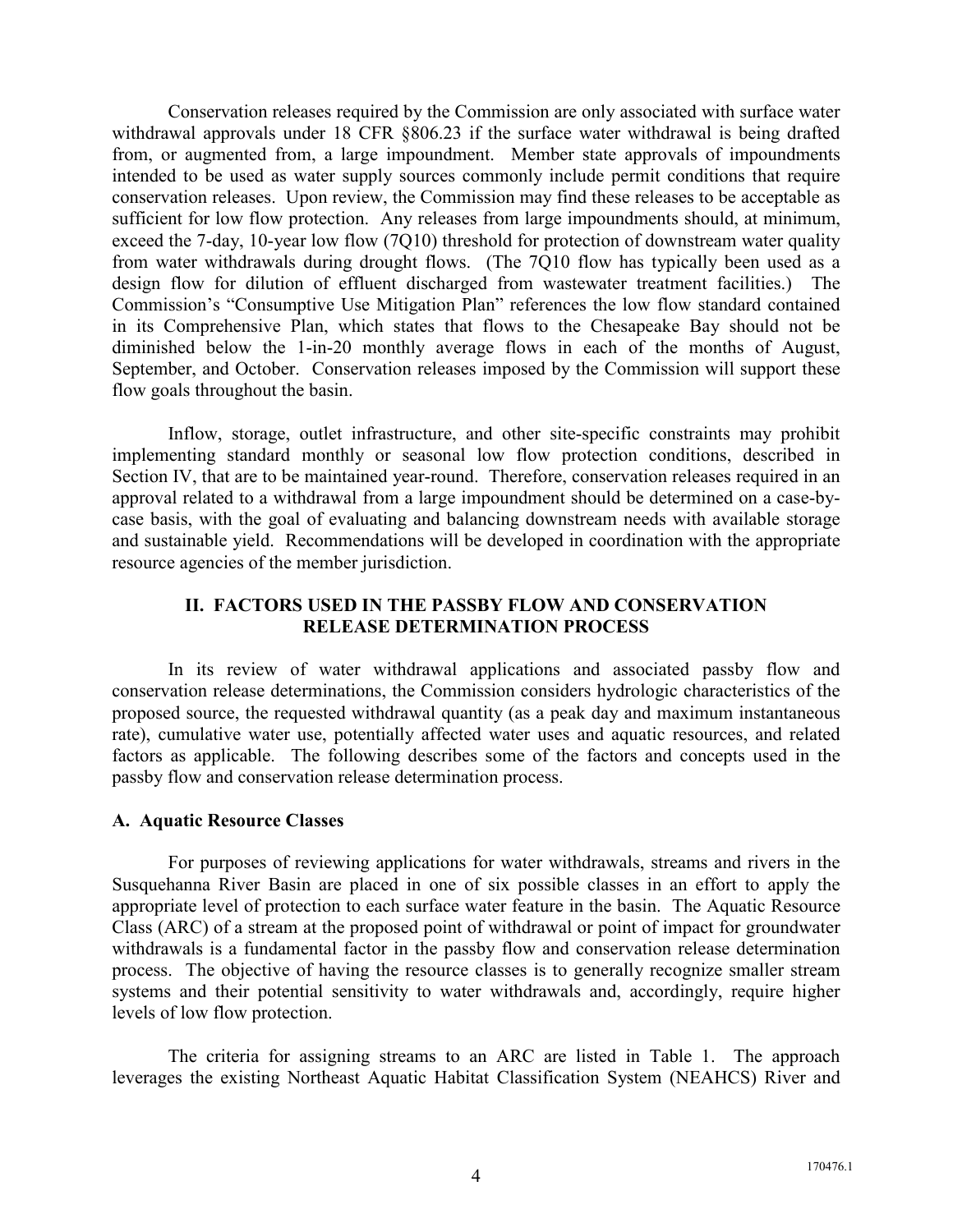Stream Size Classification criteria<sup>3</sup> based on ranges of drainage area. The result is a uniform, streamlined approach to classifying streams and rivers in the Susquehanna River Basin for use in determining standard low flow protection requirements.

| <b>ARC</b>                                                                                                                                                                                    | <b>Description</b>             | <b>Drainage Area</b><br>(square miles) | <b>Total Stream</b><br>Length (miles) | Percent<br>Composition |  |  |
|-----------------------------------------------------------------------------------------------------------------------------------------------------------------------------------------------|--------------------------------|----------------------------------------|---------------------------------------|------------------------|--|--|
|                                                                                                                                                                                               | Headwaters                     | $\leq$ =10                             | 40,421                                | 81                     |  |  |
| $\mathcal{D}_{\mathcal{L}}$                                                                                                                                                                   | Creeks                         | $>10$ < 50                             | 4,357                                 | 10                     |  |  |
| $\mathcal{R}$                                                                                                                                                                                 | <b>Small Rivers</b>            | $>=50$ $<200$                          | 2,139                                 | 4                      |  |  |
| $\overline{4}$                                                                                                                                                                                | <b>Medium Tributary Rivers</b> | $>=200$ <1,000                         | 1,300                                 | 3                      |  |  |
| 5                                                                                                                                                                                             | Medium Mainstem Rivers         | $>=1,000 \le 5,000$                    | 467                                   |                        |  |  |
| 6                                                                                                                                                                                             | Large Rivers                   | $>= 5,000$                             | 582                                   |                        |  |  |
| * For planning purposes, maps showing generalized ARC stream designations in the Susquehanna River Basin and<br>its six major hydrologic subbasins are provided as Attachments C1 through C7. |                                |                                        |                                       |                        |  |  |

*Table 1. Aquatic Resource Class\* Criteria* 

intact.

 $\overline{a}$ 

ARC 1 represents headwaters in the Susquehanna River Basin that are most vulnerable to potential impacts from withdrawals due to their extremely small drainage area size. Streamflow in headwaters is highly variable and may be ephemeral or intermittent in dry months. These headwaters have the lowest water quantity available to support withdrawals of any type and can be remote and surrounded by undisturbed lands that would be sensitive to the physical disturbance associated with accessing water. ARC 1 streams include many of the Susquehanna River Basin's highest quality surface waters in terms of water quality, designated and existing uses, and ability to support multiple ecological functions. These surface waters often have high biological value and many support various life stages of naturally reproducing trout that could be vulnerable to potential impact from withdrawals. The biotic communities commonly occurring in ARC 1 streams are often comprised of native species and are structurally and functionally

ARC 2 represents creeks in the Susquehanna River Basin that may be sensitive to potential impacts from withdrawals due to their small size, variable streamflow, and low flows in dry months. Streamflow is typically perennial; however, these creeks have limited water quantity available to support moderate to large withdrawals. Some creeks may be remote and surrounded by undisturbed lands that would be sensitive to the physical disturbance associated with accessing water. ARC 2 streams include some of the Susquehanna River Basin's highest quality surface waters in terms of water quality, designated and existing uses, and ability to support multiple ecological functions. These surface waters can have high biological value and may support various life stages of naturally reproducing trout that could be vulnerable to potential impact from withdrawals.

ARC 3 represents small rivers in the Susquehanna River Basin that may be less sensitive to potential impacts from withdrawals due to their moderate size, position in the landscape, and streamflow volumes. These streams may have floodplain terraces that may be suitable for water

<sup>&</sup>lt;sup>3</sup> Attachment B shows stream size classes in the eastern United States region according to the NEAHCS, as derived from the Northeast Association of Fish and Wildlife Agencies (NEAFWA) aquatic habitat map (2008) by The Nature Conservancy Eastern Conservation Science Office.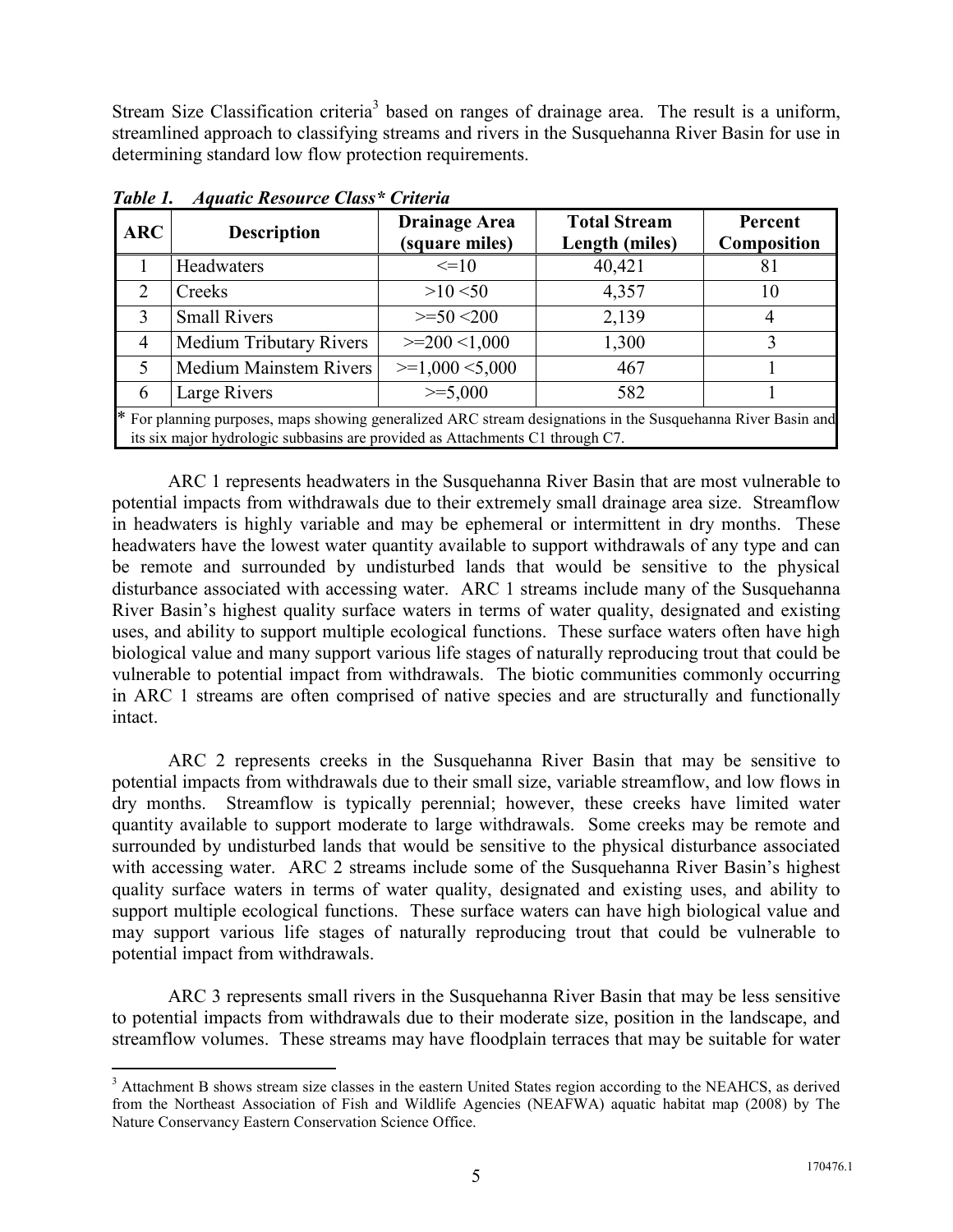supply infrastructure. While nonnative species may be present in ARC 3 streams, the structural and functional integrity of biological communities commonly remain intact.

ARC 4 represents medium tributary rivers in the Susquehanna River Basin that are often less sensitive to potential impacts from withdrawals due to their moderate size, position in the landscape, and perennial streamflow volumes. Medium tributary rivers may support warm water or cool water fish assemblages. These streams also have more expansive floodplain terraces that may be suitable for water supply infrastructure. While nonnative species may be present in ARC 4 streams, the structural and functional integrity of biological communities often remain intact.

 ARC 5 represents medium mainstem rivers in the Susquehanna River Basin that are less sensitive to potential impacts from withdrawals due to their moderate to large size and streamflow volumes. Stream channels are often complex and may include complex margins, islands, and backwater habitats. Medium mainstem rivers may support diadromous and migratory resident fish assemblages. These surface waters are generally surrounded by a variety of land uses from forests to agriculture to urban, and often support multiple water withdrawals and uses. These rivers typically have expansive floodplain terraces suitable for water supply infrastructure. Rivers in ARC 5 function as the receiving waters of large volumes of water draining from the lands and streams upgradient in the watershed, and as such, offer some of the largest capacity for human and industrial use.

 ARC 6 represents large rivers in the Susquehanna River Basin that are least sensitive to potential impacts from withdrawals due to their large size and streamflow volumes, and are the preferred location for large withdrawals. Stream channels are complex and include complex margins, islands, and backwater habitats. Flow regimes may be influenced by flood control and hydropower operations. Large rivers have diadromous and migratory resident fish assemblages. These surface waters are surrounded by a variety of land uses from forests to agriculture to urban, and support significant numbers and quantities of water withdrawals and uses. The large rivers have expansive floodplain terraces suitable for water supply infrastructure. Rivers in ARC 6 function as the receiving waters of large volumes of water draining from the lands and streams upgradient in the watershed, and as such, offer the largest capacity for human and industrial use.

#### **B. Hydrologic Analyses and Flow Statistics**

 Historical flow data collected at continuous streamflow gaging stations that are sufficient in quality and quantity are fundamental to performing hydrologic analyses and the accurate calculation of flow statistics. Data used to compute flow statistics are typically from daily mean flow records at stream gages operated by the U.S. Geological Survey (USGS) in the Susquehanna River Basin or neighboring basins. For flow statistics to be considered reliable indicators of hydrologic conditions, a minimum of 10 recent years of record is typically required with representative wet, normal, and dry periods sufficiently represented.

 Flow duration curves are commonly used to statistically characterize streamflow data. Flow duration curves are comprised of daily mean flow values measured over a specified time interval and show the percent of time specified discharges were exceeded during that period. For example, a 5 percent exceedance probability represents a high flow that has been exceeded only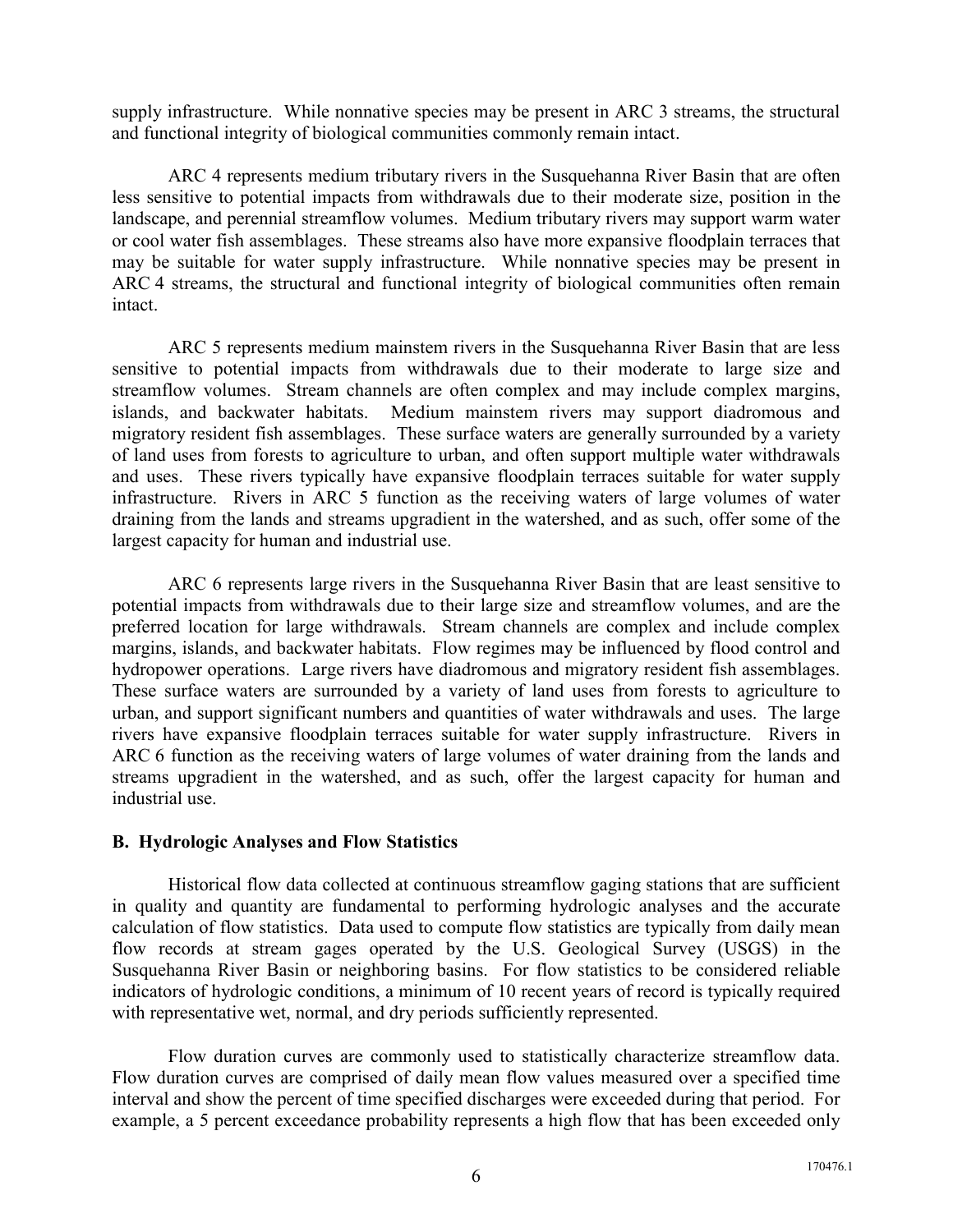5 percent of all days in the flow record. Conversely, a 95 percent exceedance probability would characterize low flow conditions in a stream because 95 percent of all daily mean flows in the record are greater than that amount. Although flow duration and low flow frequency statistics are commonly computed on an annual basis, they can also be computed on a seasonal or monthly basis, as is specified in the passby flow and conservation release determination process. The daily streamflow data used to calculate the annual flow statistics are simply limited to the specific season or month of interest.

 Flow statistics, including percent exceedance values, will be determined at the point of withdrawal or point of impact for groundwater withdrawals according to accepted hydrologic practices. Reference stream gages<sup>4</sup> used to determine low flow statistics at a project site should be unregulated, of a similar drainage area size compared to the project site (ideally within the one-third to threefold range) (Ries and Friesz, 2000 5 ), of similar physiographic province and geology, of similar mean annual precipitation and evapotranspiration, and ideally located on the same stream or on a nearby stream, if possible. Accepted procedures for calculating flow duration and low flow frequency statistics include USGS Scientific Investigation Report 2008– 5126 (Risley, Stonewall and Haluska, 2008<sup>6</sup>). Best professional judgment will be used in evaluating the balance between selection of gages with very similar drainage areas and those with more varied drainage areas that better represent watershed and hydrologic characteristics. The Commission will identify additional references and tools that it has determined to be acceptable for hydrologic analyses and calculation of flow statistics (e.g., USGS's Pennsylvania Baseline Streamflow Estimator).

 For ungaged streams, best professional judgment will be used in selecting an appropriate USGS stream gage that could be used for estimating flow statistics for ungaged streams in the Susquehanna River Basin. The selection process will identify gages that best represent watershed and hydrologic characteristics, based on similar basin characteristics, which may include drainage area, precipitation, physiography, geology, and land use. Regional regressionbased tools and equations may also prove useful in estimating flow statistics for ungaged streams with unique basin characteristics or located in gaps within the gage network in the Susquehanna River Basin.

 While the project sponsor may calculate passby flows and conservation releases based on this process, Commission staff reserves the right to compute flow statistics using accepted methodologies and to determine appropriate passby flows and conservation releases based upon the results of its analyses.

#### **C. Cumulative Water Use Assessment**

 $\overline{a}$ 

The assessment of water availability for a proposed withdrawal at a given location is fundamentally dependent on the selected benchmark flow statistic(s) and defined threshold(s) for unacceptable hydrologic alteration or impact that fixes the amount of water and the existing

<sup>&</sup>lt;sup>4</sup> A list of potential reference stream gages for computing flow statistics for streams and rivers in the Susquehanna River Basin is provided as Attachment D.

<sup>&</sup>lt;sup>5</sup> Ries III, K.G. and J.P. Friesz. 2000. Methods for Estimating Low-Flow Statistics for Massachusetts Streams: U.S. Geological Survey Water-Resources Investigations Report 2000-413, 81 p.

<sup>6</sup> Risley, J.C., A. Stonewall, and T. Haluska. 2008. Estimating Flow-Duration and Low-Flow Frequency Statistics for Unregulated Streams in Oregon: U.S. Geological Survey Scientific Investigations Report 2008-5126, 23 p.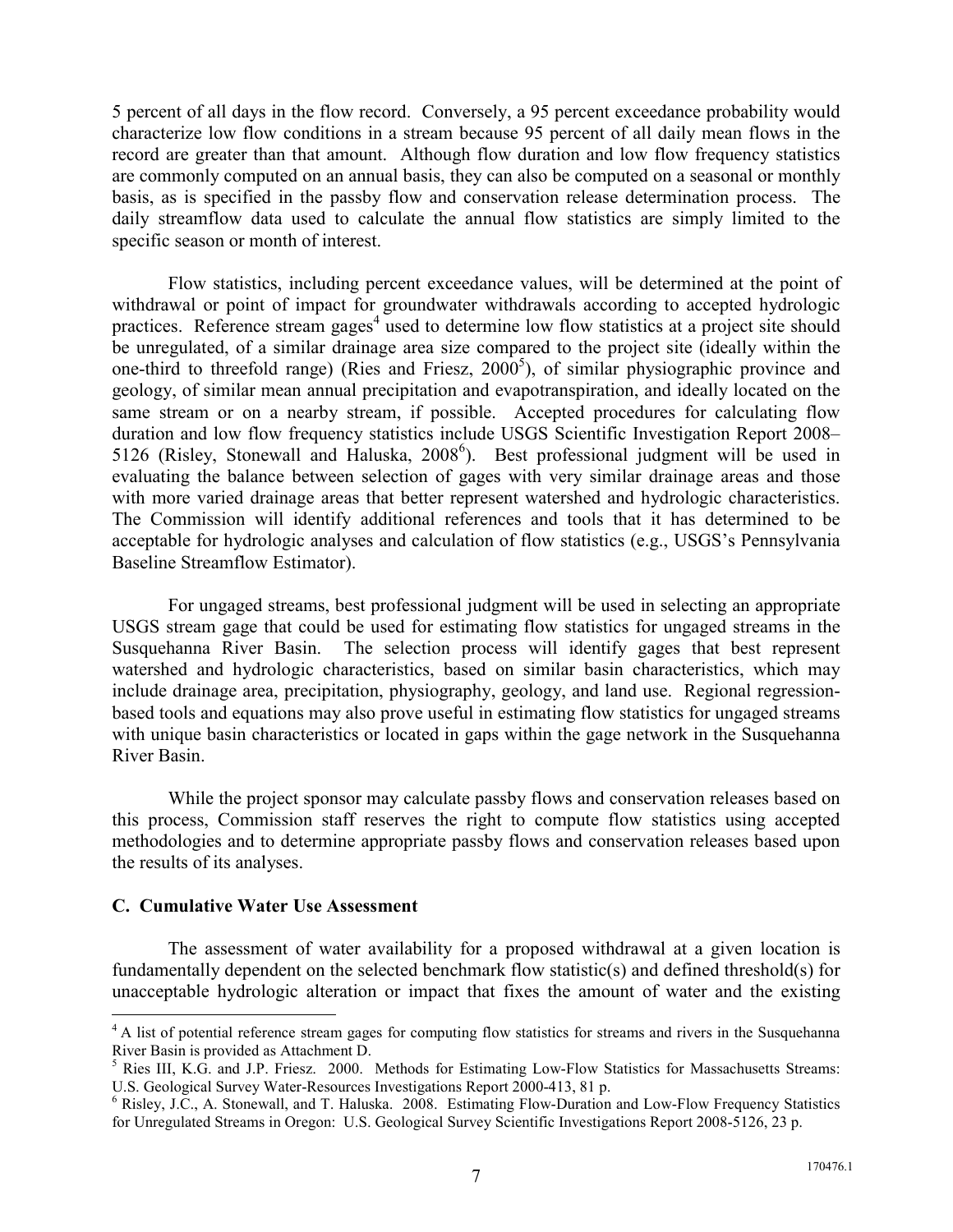users, both upstream and downstream from the proposed withdrawal location. Upstream users that have approved withdrawal limits and operate interrupted withdrawals as flows approach critical thresholds, and users that return the full amount of water withdrawn in close proximity to their point of withdrawal, generally do not conflict with a proposed withdrawal. However, consumptive uses and withdrawals that are not returned near the point of withdrawal or above the point where an impact assessment is made contribute to the accumulated demands on water resources. Similarly, an existing downstream user may have certain flow requirements (i.e., for wastewater or mine drainage assimilation) that may, during low flows, constrain upstream use. In these instances, passby flows or conservation releases may be used, in conjunction with withdrawal limits, for low flow protection.

Cumulative water use assessments will be conducted by Commission staff to determine when low flow protection requirements and withdrawal limits are appropriate. State, regional, and local information and planning tools that provide both reported and estimated water use data may be considered in evaluating demand. Cumulative water use is assessed as the total net water use in the drainage area upgradient of the proposed point of withdrawal in the case of surface water withdrawals, or from the point of impact on a surface water feature in the case of groundwater withdrawals, plus the proposed net withdrawal (e.g., the proposed withdrawal minus return flow in proximity to the point of withdrawal). Cumulative demand is then compared to low flow thresholds and other related factors to determine the potential for adverse cumulative impact.

The cumulative water use assessment also considers potentially impacted uses and water quality downstream of the proposed point of withdrawal or impact for groundwater withdrawals. Typically, the closest or largest downstream user, which could be either a competing withdrawal or discharge, has the greatest potential to experience adverse impacts from a proposed upstream withdrawal. Downstream uses, considered cumulatively and in combination with net upstream water use, also are compared to low flow thresholds and other related factors to determine the potential for adverse cumulative impact.

#### **D.** *De Minimis* **Withdrawals**

 Some withdrawals are sufficiently small in rate and quantity that the impacts on streamflows and the ecosystems they support are negligible during all or certain months of the year. A proposed withdrawal, evaluated both individually and cumulatively, that is considered by the Commission to be too low in magnitude to have any appreciable effect on instream flows is not subject to passby flow, conservation release, or other low flow protection requirements unless as otherwise determined by the Commission. The proposed withdrawal, at the point of withdrawal for surface water withdrawals or point of impact for groundwater withdrawals, will be compared to a specified percentage of a monthly benchmark flow value to determine the *de minimis* withdrawal threshold for that month. *De minimis* withdrawal thresholds are stepped by ARC as shown in the table below:

| 1 WUW 2.<br>ARC <sub>1</sub> | ARC 2             | - De muumo n unuruma Turesnoms of Aquate Resource Chuss<br>ARC 3 | ARC 4                                         | ARC <sub>5</sub> | ARC 6                                           |
|------------------------------|-------------------|------------------------------------------------------------------|-----------------------------------------------|------------------|-------------------------------------------------|
| None                         | 5% monthly<br>P95 | 5% monthly<br>P95                                                | $\frac{5\% \text{ monthly}}{2}$<br><b>P95</b> | <b>P95</b>       | $10\%$ monthly   10% monthly<br>P <sub>95</sub> |

*Table 2. De minimis Withdrawal Thresholds by Aquatic Resource Class*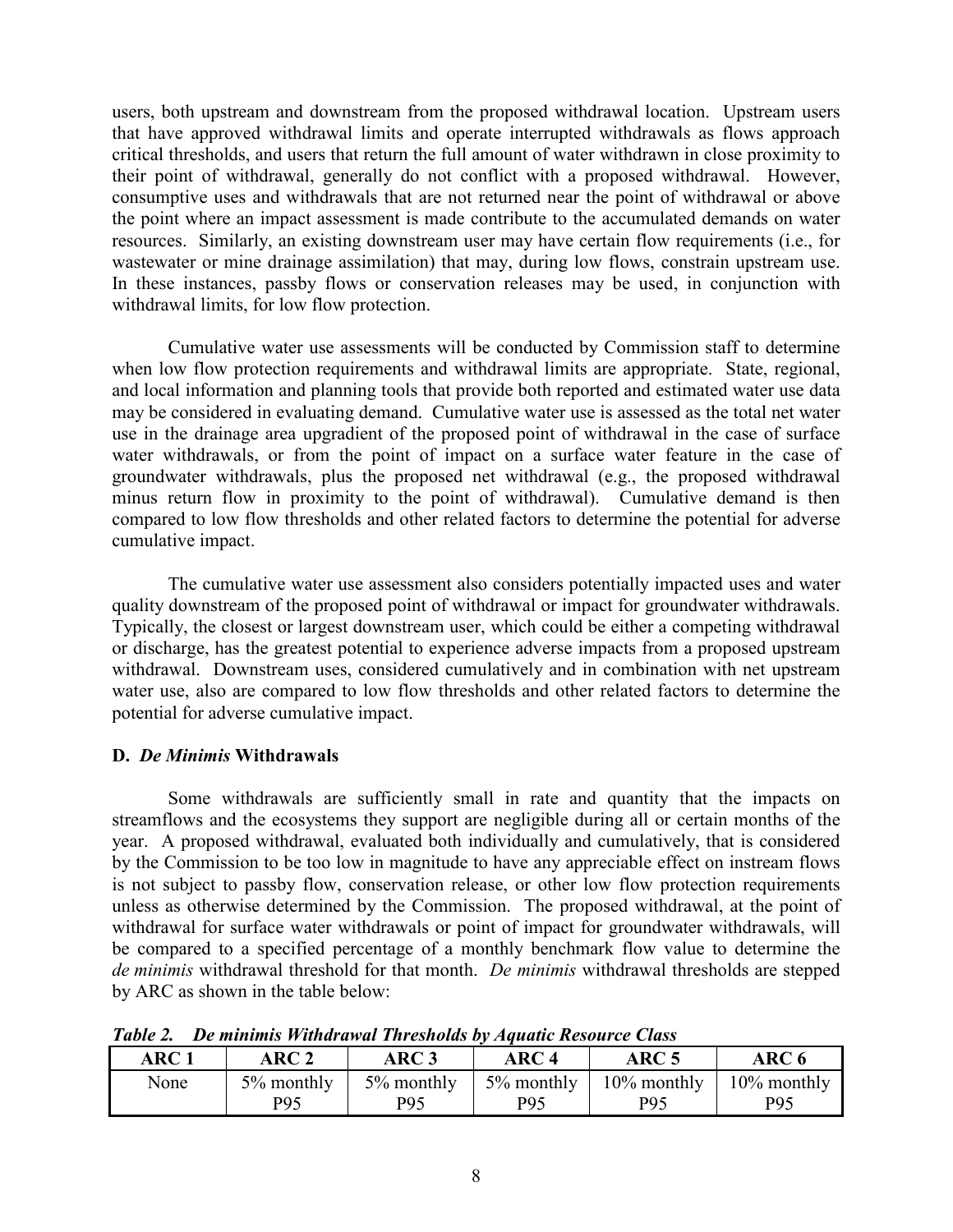In most ARCs, the criterion will be 5 percent or more of P95 flow for that month. The criteria allow for uncertainty in estimating hydrology and increased risk of potential significant adverse impacts for smaller, more sensitive resources. All withdrawals in the smallest watersheds designated as ARC 1 will be subject to passby flows, conservation releases, or other low flow protection requirements. The criterion is increased to 10 percent or more of the monthly P95 flow for larger rivers (ARCs 5 and 6), due to decreased risk of potential adverse impacts for larger, less sensitive resources. The criterion is also increased to 10 percent or more of the monthly P95 flow for impaired waters to incentivize the use of lesser quality waters by permitting more uninterrupted withdrawals from these sources, provided uses do not prohibit recovery efforts and critical Total Maximum Daily Loads (TMDLs) can still be met.

The *de minimis* net withdrawal threshold will be assessed both individually and cumulatively to determine if, and for which months, low flow protection requirements will be imposed. In all cases, the sum of uninterruptible net withdrawals should itself be *de minimis* in order to avoid low flow protection requirements.

## **E. Exceptional Quality<sup>7</sup> and Impaired Waters**

 $\overline{a}$ 

The ARCs and other factors previously described generally provide for environmental flow-based standards for regional low flow protection. Additional considerations may be necessary to determine low flow protection requirements in certain unique settings, including both exceptional quality and impaired waters. For exceptional quality waters, these considerations should further recognize the potential increased sensitivity to withdrawals and hydrologic alteration in these sources. Exceptional water quality exists in various-sized streams throughout the basin and, as such, the Commission may afford enhanced flow protection to prevent water quality degradation injurious to the protected uses of such streams. Exceptional quality waters in headwaters and creeks may be especially sensitive to water withdrawals during critical summer low flow periods and, accordingly, should be afforded higher levels of flow protection. For impaired waters, these considerations should further recognize the overall water resource management benefits of incentivizing the use of lesser quality sources. Lesser quality waters, such as streams impaired by mine drainage, wastewater or industrial discharges, or other pollutants may be of suitable quality to satisfy a variety of water uses while allowing for lower levels of low flow protection in drainage areas of all sizes.

Extreme summer low flow conditions in headwaters and creeks may strongly affect aquatic habitat availability, connectivity among habitats, and water temperature. During these times, large withdrawals could potentially be detrimental to sensitive aquatic species and habitats. Proposed withdrawal sources in drainage areas less than 50 square miles will be evaluated more closely based on state stream designations, available fisheries data, and Aquatic Resource Survey data. Where exceptional quality waters or extremely sensitive taxa or habitats are identified, higher monthly percent exceedance flow values for the traditional low flow months of July, August, September, and October may be required. As described further in Section IV, the Pennsylvania-Maryland Instream Flow Study (PA-MD IFS) Method is tailored to

<sup>&</sup>lt;sup>7</sup> Examples of exceptional quality waters in the basin may include Trout Spawning (TS) waters in New York, Exceptional Value (EV) and High Quality (HQ) streams in Pennsylvania, and Tier II waters in Maryland.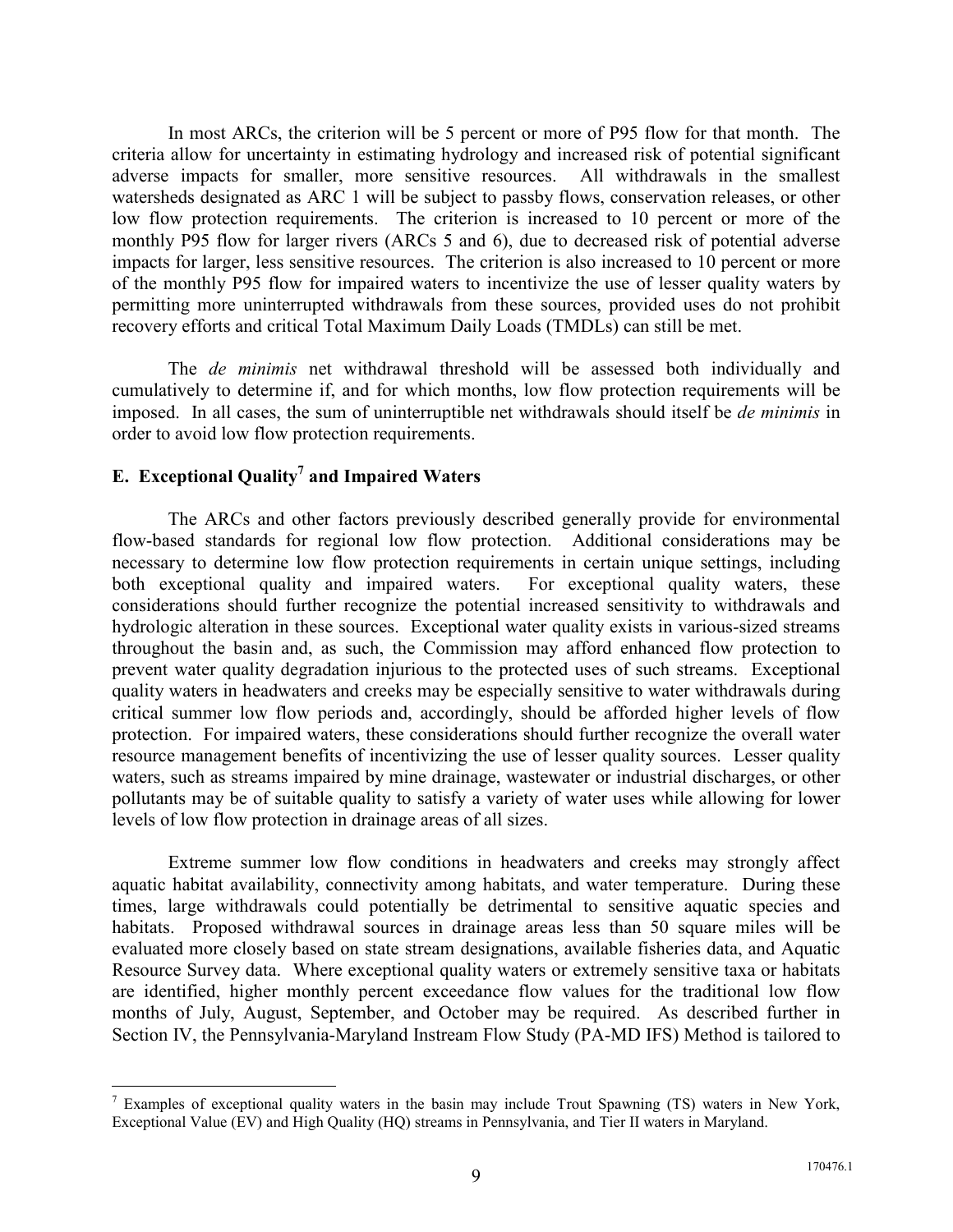determining instream flow protection levels for sensitive reproducing trout populations within the study area in non-glaciated drainage areas less than 100 square miles.

Thousands of stream miles degraded due to the widespread presence of existing or abandoned coal extraction operations account for a major share of the lesser quality waters present in the Susquehanna River Basin. The Commission adopted Resolution No. 2012-01 in March 2012, to promote the use and reuse of lesser quality water in preference to higher quality waters and, on a case-by-case basis, allow for the waiver or partial waiver of application fees for projects using water degraded by past or present mining activities. Streams impaired by mine drainage may have decreased sensitivity to withdrawals and hydrologic alteration.

Proposed withdrawals from impaired sources in drainage areas of all sizes will be evaluated based on state stream designation, specific water quality parameters, the source's capacity to support aquatic life, and beneficial attributes of the quantity of flow within the subject stream and watershed. Where withdrawals from impaired waters are determined to have overall water resource management benefits, lower monthly percent exceedance flow values may be recommended. The standard passby flow or conservation release threshold for mine drainage impaired stream withdrawals may not be less than the monthly P95 flow.

#### **III. IMPLEMENTING LOW FLOW PROTECTION**

To implement low flow protection for a surface water withdrawal or a groundwater withdrawal, the following will apply:

- 1. In its review of a proposed new or increased withdrawal, the Commission will consider any applicable anti-degradation provision or water quality standards of its member jurisdictions to avoid significant adverse impacts to the water resources of the basin.
- 2. To prevent significant adverse impact to streams during low flow conditions, new surface water withdrawals, or project modifications or renewals proposing to increase a surface water withdrawal, that exceed the *de minimis* withdrawal threshold(s) are subject to low flow protection measures in accordance with Section IV.
- 3. To prevent significant adverse impact to streams during low flow conditions, new groundwater withdrawals, or project modifications or renewals proposing to increase a groundwater withdrawal, determined by the Commission to have a significant adverse impact on surface water features, including streams, springs and wetlands, and that exceed the *de minimis* withdrawal threshold(s) are subject to low flow protection measures in accordance with Section IV.
- 4. To prevent significant adverse impact to streams during low flow conditions, the Commission will consider and apply low flow protection measures in accordance with Section IV on a case-by-case basis to existing surface water withdrawals, other than those addressed in Item 2 above, that exceed the *de minimus* withdrawal threshold(s) where: (1) a modification is proposed to physical features, operations, or consumptive use that would increase its impact on stream flows; (2) the withdrawal project was previously unregulated but becomes subject to review and approval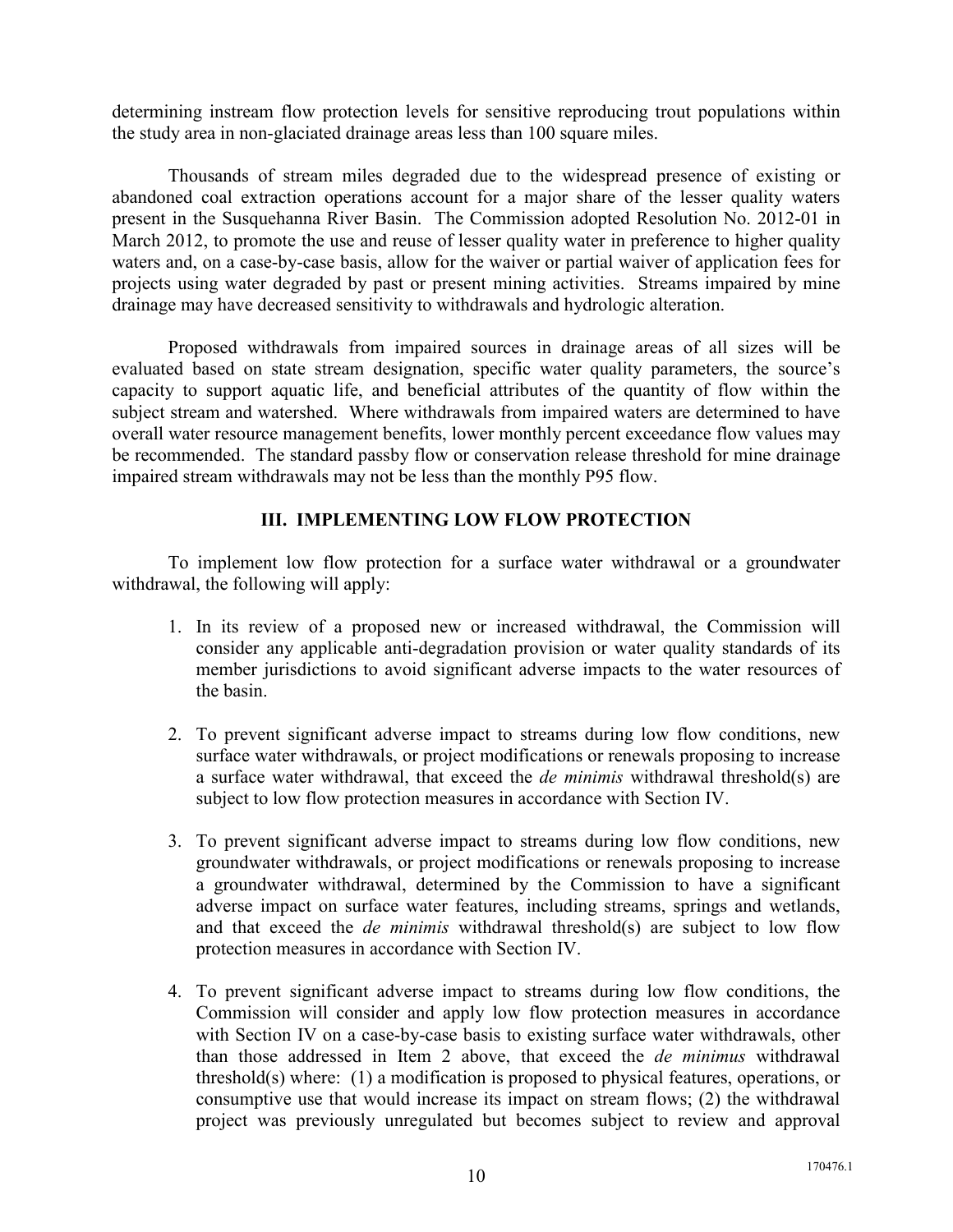pursuant to 18 CFR §806.4; (3) the withdrawal project is subject to renewal; or (4) a project approval transfer is proposed that is subject to the requirements of 18 CFR  $§806.6(d).$ 

- 5. To prevent significant adverse impact to streams during low flow conditions, the Commission will consider and apply low flow protection measures in accordance with Section IV on a case-by-case basis to existing groundwater withdrawals, other than those addressed in Item 3 above, that exceed the *de minimus* withdrawal threshold(s) where: (1) a modification is proposed to physical features, operations, or consumptive use that would increase its impact on surface water features, including streams, springs, and wetlands; (2) the withdrawal project was previously unregulated but becomes subject to review and approval pursuant to 18 CFR §806.4; (3) the withdrawal project is subject to renewal; or (4) a project approval transfer is proposed that is subject to the requirements of 18 CFR §806.6(d).
- 6. In its review of projects addressed in Items 4 and 5 above, the Commission will consider the technical feasibility, economic implications, environmental considerations, provision for water storage, flow augmentation measures, and any other pertinent factors it deems appropriate in its case-by-case determination of low flow protection requirements for such existing withdrawals.
- 7. For existing withdrawal projects undergoing approval, modification, renewal, or transfer, where the application of the policy would result in the imposition of a new or modified passby flow or conservation release condition, the Commission may also establish interim operating conditions of appropriate duration on a case-by-case basis.
- 8. A proposed withdrawal, evaluated both individually and cumulatively, that is considered by the Commission to be too low in magnitude to have any appreciable effect on instream flows will not be subject to passby flow, conservation release, or other low flow protection requirements unless as otherwise determined by the **Commission**
- 9. For purposes of compliance monitoring for low flow protection requirements, continuous streamflow monitoring should be conducted at the approved withdrawal site at a USGS stream gage elsewhere on the stream, or (if appropriate) on an ungaged stream, estimated using a valid USGS stream gage identified by the Commission. For approved withdrawals located on ungaged streams, a 48-hour buffer may be required before the withdrawal, once suspended, may be resumed to ensure adequate low flow protection.

## **IV. PASSBY FLOW AND CONSERVATION RELEASE DETERMINATION PROCESS**

 To determine the appropriate passby flow or conservation release for a surface water withdrawal or an impact from a groundwater withdrawal, Commission staff will use the following process to assess each of the factors previously described.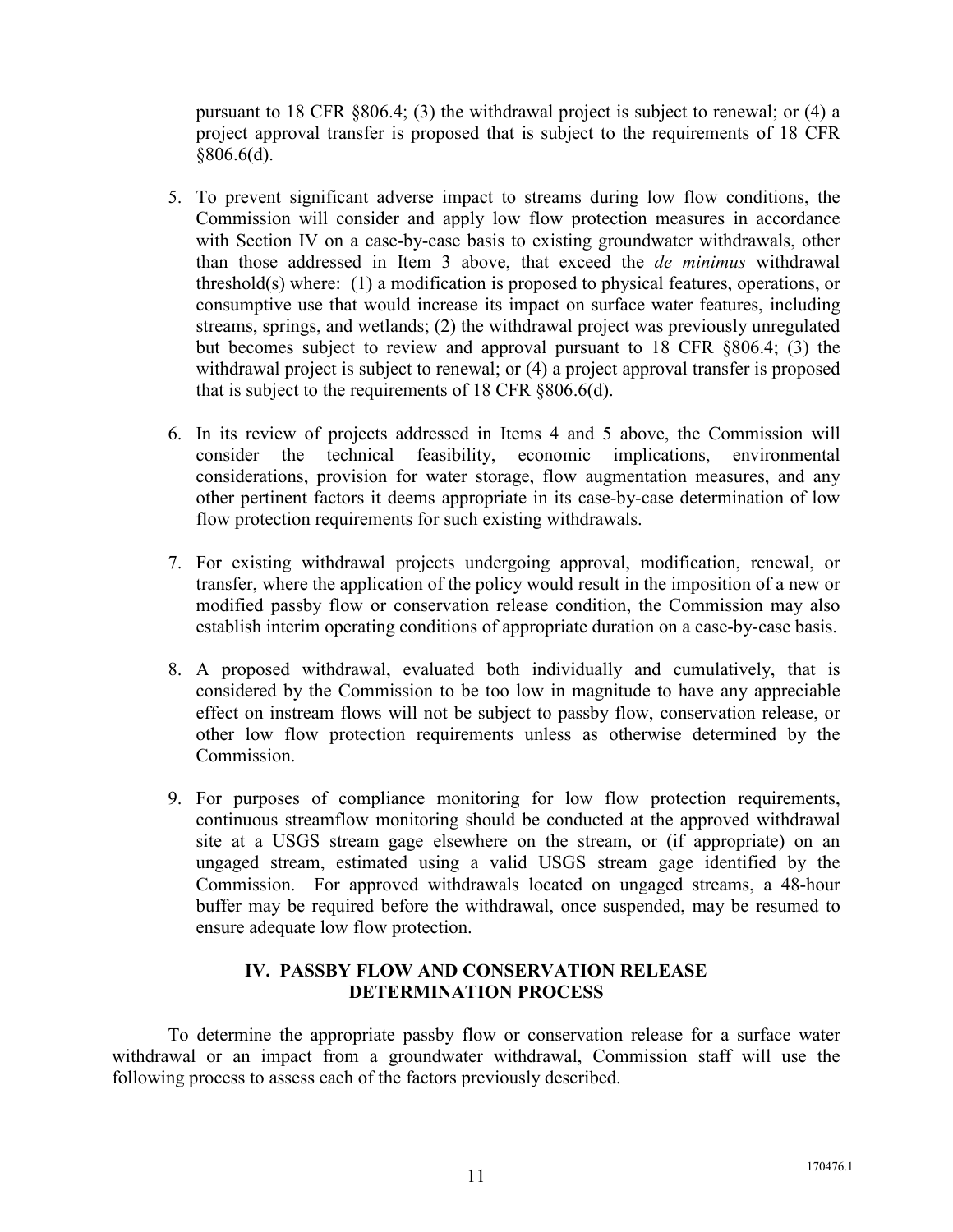### **A. Aquatic Resource Class**

 Classification of a proposed source based on drainage area criteria previously described (see Table 1):

1. Drainage Area Delineation – Watershed delineation and calculation of the drainage area upgradient of the proposed point of withdrawal or point of impact for groundwater withdrawals.

#### **B. Environmental Screening**

Desktop characterization of environmental resources associated with proposed withdrawal source:

- 1. Water use classifications;
- 2. Fishery designations;
- 3. Rare, threatened, or endangered (RTE) aquatic species;
- 4. Wild and scenic river designations; and
- 5. Impaired designations.

 Aquatic Resource Survey – When deemed necessary based on established criteria, an Aquatic Resource Survey is conducted at proposed withdrawal sites to provide site-specific baseline information about aquatic resources and the supporting habitat present, inventory sensitive species, and document the presence of any RTE species. Aquatic Resource Surveys are utilized to document existing stream conditions.

#### **C. Hydrologic Analyses**

 Estimation of hydrology and associated streamflow statistics at the proposed point of withdrawal or point of impact for a groundwater withdrawal:

- 1. Gaged Sources Calculate monthly percent exceedance flow values using daily streamflow records for USGS stream gage located on proposed source, and transfer flow statistics to proposed source location using drainage area ratio method.
- 2. Ungaged Sources:
	- a. Reference Gage Analysis Select an appropriate USGS stream gage based on similar basin characteristics (which may include drainage area, precipitation, physiography, geology, land use, etc.):
		- 1) Refer to USGS National Water Information System (NWIS) web interface.
		- 2) Refer to the table of monthly percent exceedance flow values in Attachment E or calculate monthly percent exceedance flow (Px) values using daily streamflow records for selected reference gage and transfer flow statistics to proposed source location using drainage area ratio method and applicable criteria described previously.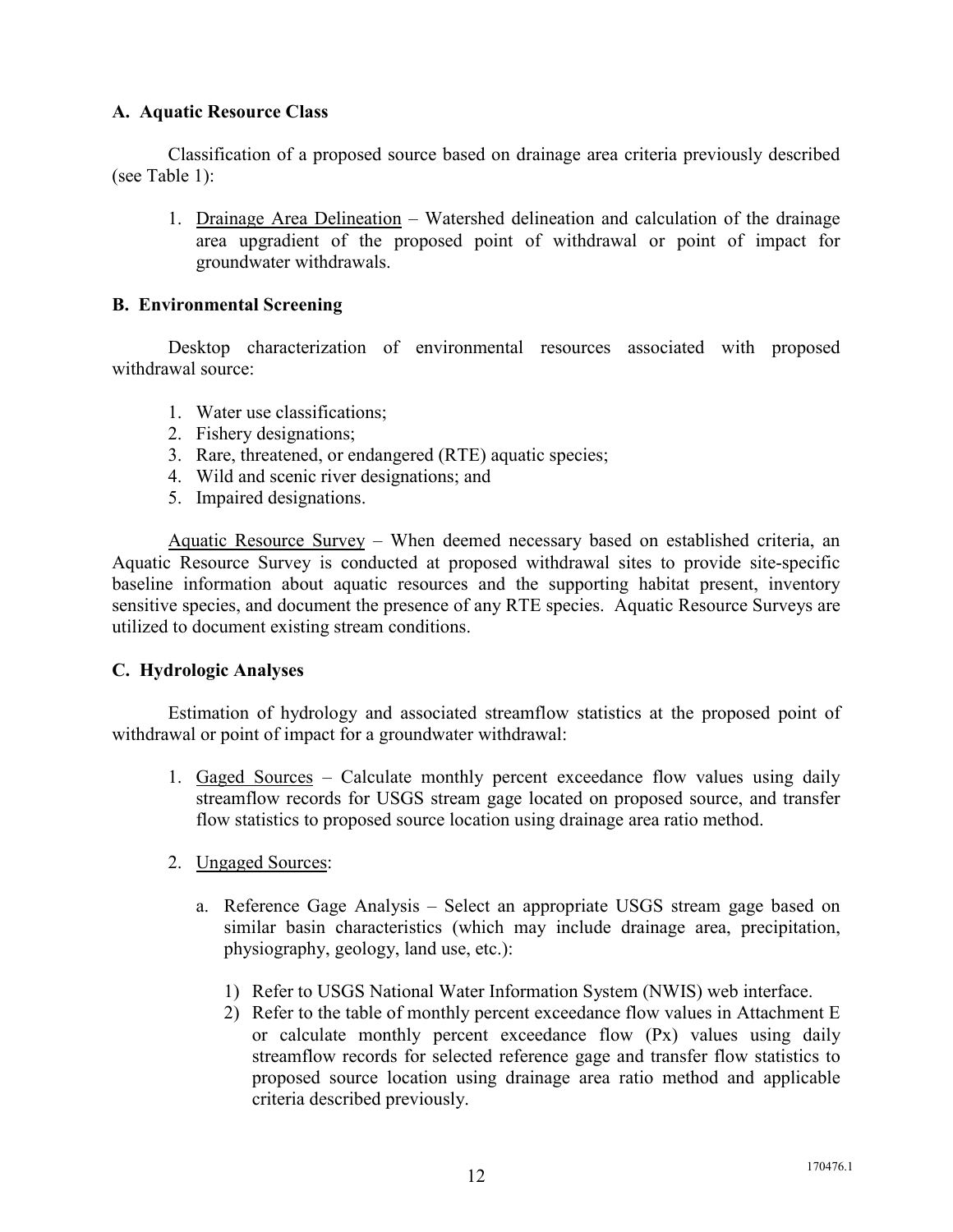- b. USGS Pennsylvania Baseline Streamflow Estimator<sup>8</sup>.
- c. USGS StreamStats<sup>9</sup> application.
- d. Published regional regression equations.
- 3. Regulated Streamflow Stream reaches with regulated streamflow (which includes reaches downstream of a consumptive use mitigation release or conservation release) would require a case-specific analysis to relate magnitude of a proposed withdrawal to both natural and augmented streamflow and evaluate downstream flow needs.

#### **D. Passby Flow/Conservation Release Calculation**

1. Percent Exceedance Value Method – Used throughout the basin in rivers and streams of varying sizes, and based on ARC. Variability in climate, geology, and hydrology among physiographic provinces and states is accommodated for in the selection of representative reference stream gages or applicable regional regression equations used to compute the monthly percent exceedance values. The calculated monthly passby flow/conservation release values are the standard thresholds for low flow protection. Percent exceedance flow values are specified as the required monthly passby flow/conservation release values according to Table 3 below.

#### *Table 3. Passby Flow/Conservation Release Schedule*

-

| ARC <sup>†</sup> | $\triangle$ RC $\hat{\ }$ | ARC 3       | ARC 4       | ARC         | ${\bf ARC}$ ( |
|------------------|---------------------------|-------------|-------------|-------------|---------------|
| monthly P70      | monthly P75               | monthly P80 | monthly P85 | monthly P90 | monthly P95   |

For conservation releases, inflow, storage, outlet infrastructure, and other site-specific constraints may prohibit implementing standard monthly or seasonal low flow protection conditions that are to be maintained from storage year-round. Therefore, conservation releases required in an approval related to a withdrawal from a large impoundment may need to be determined on a case-by-case basis, with the goal of evaluating and balancing downstream needs with available storage and reservoir yield. Recommendations will be developed in coordination with the appropriate resource agencies of the member jurisdiction.

2. Pennsylvania-Maryland Instream Flow Study (PA-MD IFS) Method – The PA-MD IFS Method is tailored to determining instream flow protection levels for sensitive reproducing trout populations within the study area in non-glaciated drainage areas less than 100 square miles. Monthly passby flows and conservation releases, based on monthly habitat loss criteria, will be generated using the PA-MD IFS Method where applicable criteria are met. This method will typically be utilized within the Pennsylvania portion of the basin in cold water streams of generally 100-square-mile drainage area or less, and located within the hydrologic regions delineated on Plate 2, "Pennsylvania-Maryland Instream Flow Study: Hydrologic Regions" of Commission

<sup>&</sup>lt;sup>8</sup> Stuckey, M.H., E.H. Koerkle, and J.E. Ulrich. 2012. Estimation of Baseline Daily Mean Streamflows for Ungaged Locations on Pennsylvania Streams, Water Years 1960–2008: U.S. Geological Survey Scientific Investigations Report 2012-5142, 61 p.

<sup>&</sup>lt;sup>9</sup> Ries III, K.G., J.G. Guthrie, A.H. Rea, P.A. Steeves, and D.W. Stewart. 2008. StreamStats: A Water Resources Web Application: U.S. Geological Survey Fact Sheet 2008-3067, 6 p.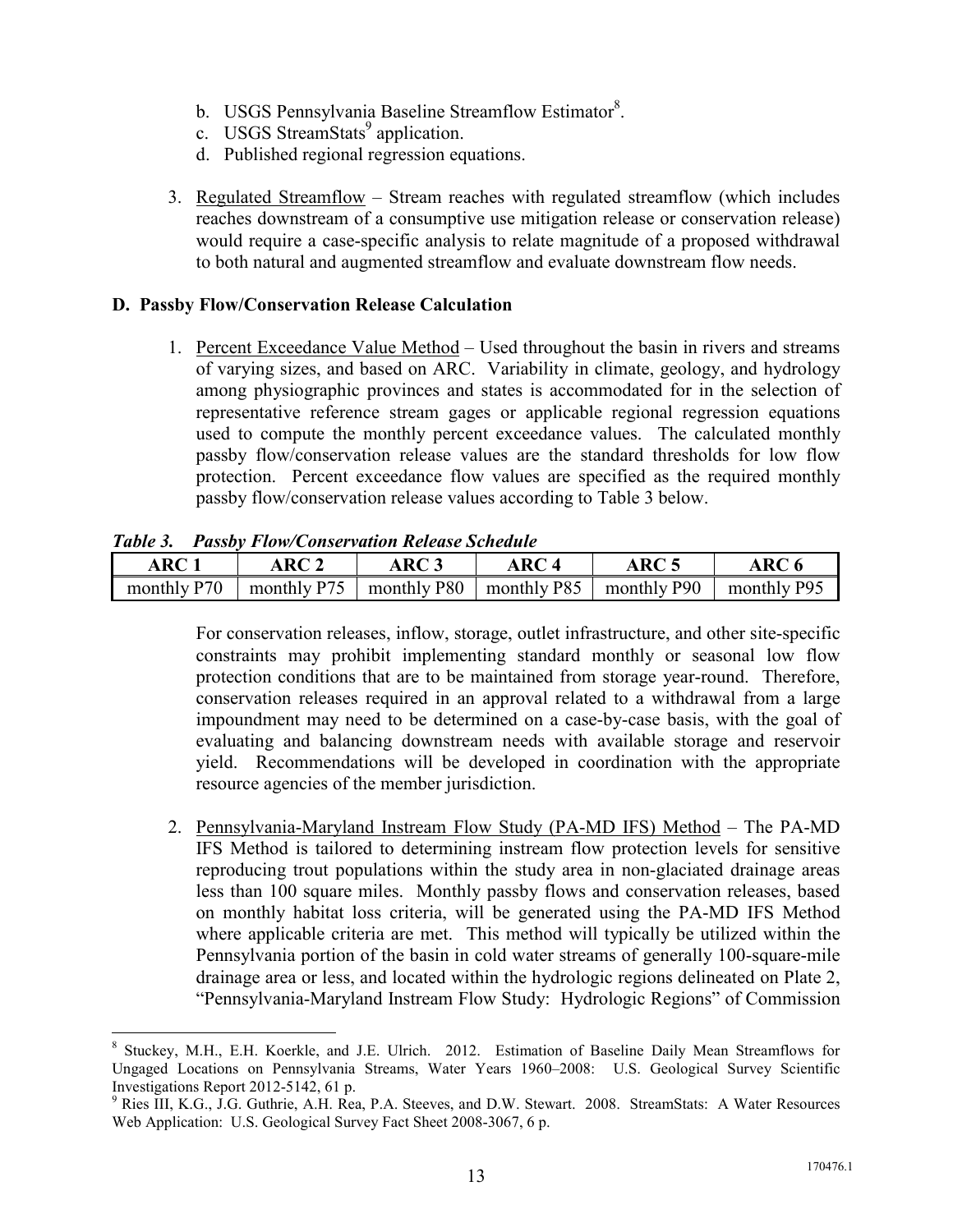Publication 191, "Instream Flow Studies, Pennsylvania and Maryland" (May 1998). This includes ARC 1 and 2 cold water trout streams and ARC 3 cold water trout streams with drainage areas generally less than 100 square miles.

- a. Monthly passby flows and conservation releases will be determined using the PA-MD IFS Method and compared with monthly passby or conservation release results generated from the percent exceedance value method.
- b. Passby flows and conservation releases will be based upon designated monthly habitat loss criteria associated with ARCs as follows:
	- 1) ARC 1 Withdrawals may not cause greater than a 5 percent loss of habitat.
	- 2) ARC 2 Withdrawals may not cause greater than a 7.5 percent loss of habitat.
	- 3) ARC 3 Withdrawals may not cause greater than a 10 percent loss of habitat.

These habitat loss criteria were derived from Commission Policy No. 2003-01, *Guidelines for Using and Determining Passby Flows and Conservation Releases for Surface-Water and Ground-Water Withdrawal Approvals*, Section I, developed in coordination with Pennsylvania Fish and Boat Commission staff, and translated from Pennsylvania Chapter 93 Use Designations to ARCs. Section II(E) contains additional considerations for designating monthly habitat loss criteria.

c. In no case will the passby flow or conservation release be less than the monthly P75 for ARC 1 and 2 streams or monthly P95 for other streams.

#### **E.** *De minimis* **Withdrawals**

Unless a proposed net withdrawal, evaluated both individually and cumulatively, is considered by the Commission to be too low in magnitude to have any appreciable effect on instream flows, a passby flow or conservation release condition will be imposed in the approval. *De minimis* withdrawal thresholds are stepped by ARC as previously described (see Table 2).

#### **F. Withdrawal Limits**

 In order to preserve natural flow variability and meet seasonal flow protection objectives, the Commission may limit a proposed withdrawal rate to a percentage of the monthly passby flow or monthly median flow. This condition may be imposed when the proposed withdrawal has the potential to affect seasonal flow variability and/or result in unacceptable levels of hydrologic alteration. In establishing such conditions, the Commission will consider the ecosystem flow recommendations contained in TNC's "Ecosystem Flow Recommendations for the Susquehanna River Basin" (2010) or other related environmental flow protection scientific studies.

#### **G. Special Cases and Conditions**

1. Seasonal Passby Flows/Conservation Releases – Monthly flow statistics are the standard for low flow protection according to this Technical Guidance. However,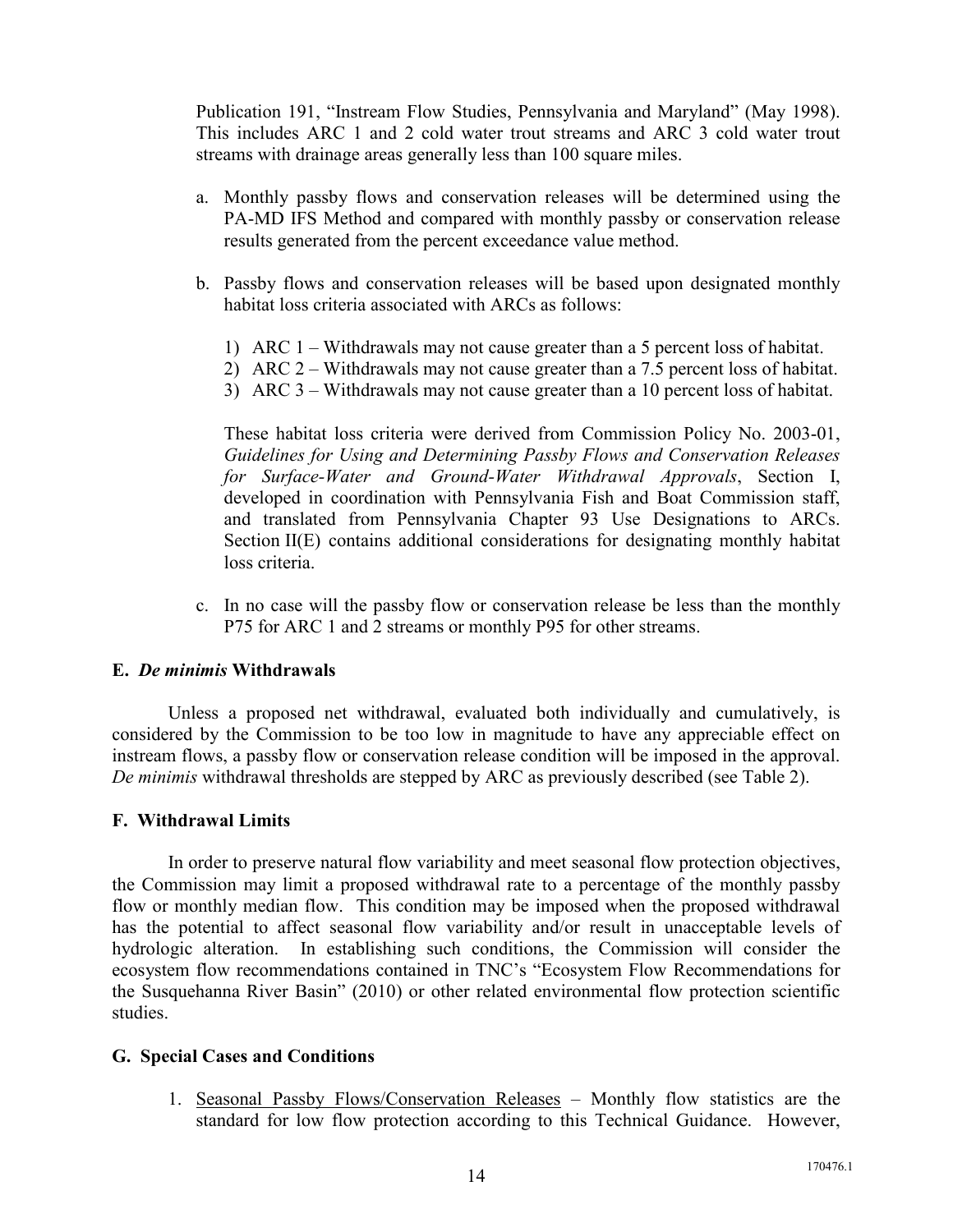Commission staff may recommend, or a project sponsor may request, adherence to a seasonal passby flow or conservation release condition to simplify project operations and monitoring requirements. The calculated monthly passby flow/conservation release values may be grouped into successive months to develop seasonal values. Seasonal groupings will be determined based on localized monthly hydrologic variability. An example of a seasonal grouping of monthly low flow protection standards is included below:

- a. Winter Months December, January, February
- b. Spring Months March, April, May, June
- c. Summer/Fall Months July, August, September, October, November

An alternate grouping of months may be appropriate for a seasonal project withdrawal (e.g., golf course), the project location in the basin (e.g., major subbasin), or a specific seasonal instream flow need (e.g., migratory fish) identified during technical review. The average of the monthly low flow protection thresholds within each seasonal grouping will be selected as the passby flow/conservation release requirement over those months.

- 2. Project-Specific Instream Flow Studies Optional project-specific instream flow studies may be conducted to support the proposal of alternate monthly passby flows or conservation release requirements. The Commission will evaluate the proposed alternatives and provide recommendations for monthly low flow protection requirements that meet policy objectives. Passby flows and conservation releases, other than those derived from the guidance, may be acceptable to the Commission if an appropriate instream flow study by the project sponsor demonstrates in a clear and convincing manner that lower flows or releases will provide an acceptable level of low flow protection. The plan of study should be submitted to the Commission for review and approval prior to initiation of the study.
- 3. Exceptional Quality Waters Where exceptional quality waters or extremely sensitive taxa or habitats are identified, higher monthly percent exceedance flow values for the traditional low flow months of July, August, September, and October may be required.
- 4. Impaired Waters Where impaired waters, particularly mine drainage and wastewater or industrial discharges, are identified and the proposed withdrawal will not prohibit recovery efforts or prevent critical TMDLs from being met, the *de minimis* withdrawal threshold criterion may be increased to 10 percent or more of the monthly P95 flow and lower monthly percent exceedance flow values may be required.
- 5. Water Conservation Approved withdrawal projects shall comply with the water conservation requirements specified in 18 CFR §806.25(b).
- 6. Emergencies Prioritization of water use during extreme low flow conditions is established by the Commission pursuant to its drought emergency powers under